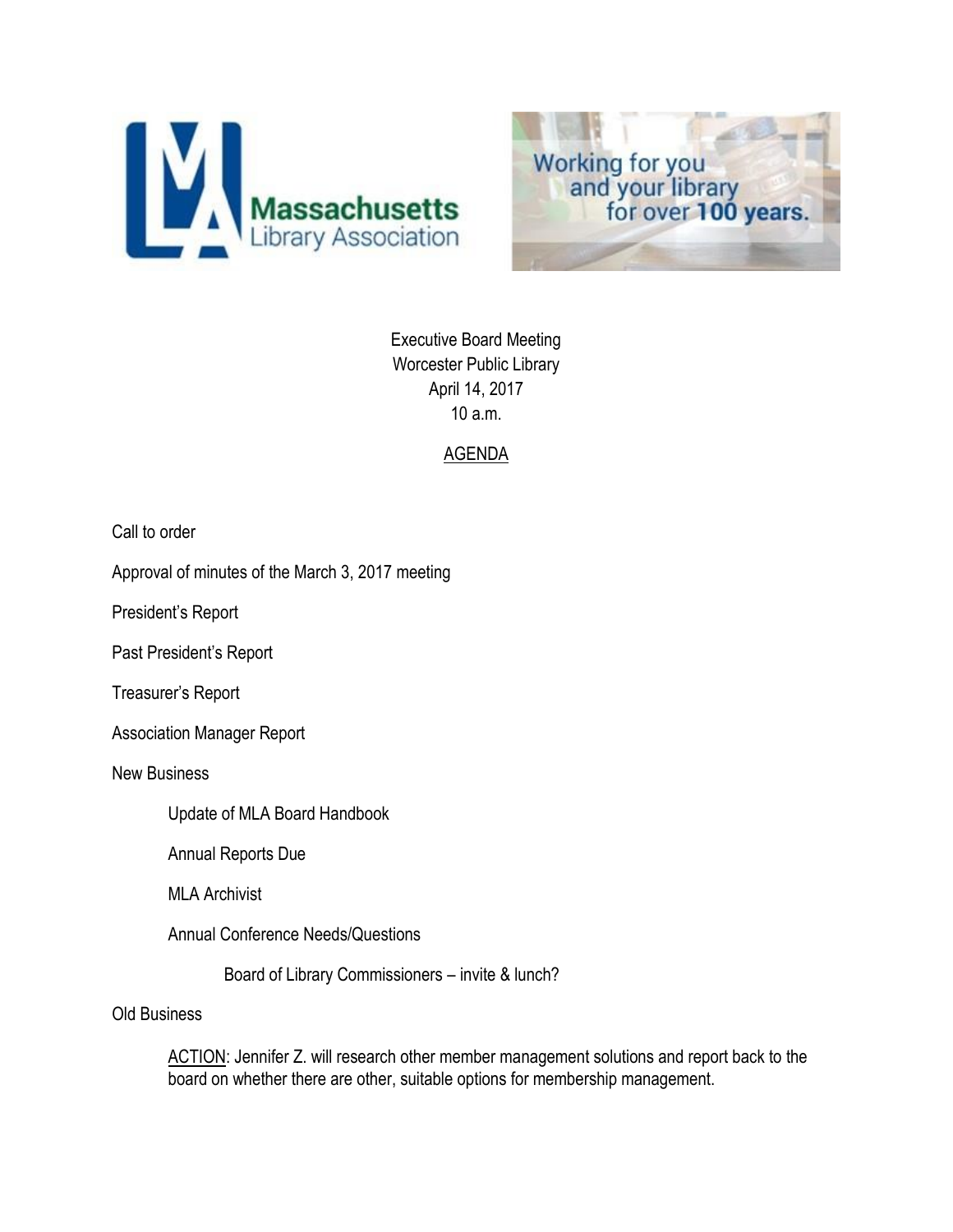ACTION: All sections and committees are asked to review their sections of the website and send requests to resolve issues and update information to Jennifer Z. This needs to be done by the end of March.

ACTION: Jennifer Z. will contact committees and sections to request content for future newsletters.

ACTION: *(re: Nominations)* Once the slate is formed, the Executive Board will be contacted with the slate and asked to vote to approve this slate via email.

ACTION: Membership Committee will review policies regarding award winners and make a recommendation regarding providing a membership to any award winner.

Committee reports

By-Laws **Conference** Intellectual Freedom Investment Jordan Miller **Legislative** Membership Nominating Personnel/Education Public Relations Website

Section reports

**Paralibrarian** RUSS Technical services Youth Services

Liaison reports

ALA Councilor MBLC Massachusetts Center for the Book MLS MSLA NELA

Announcements

Close of Meeting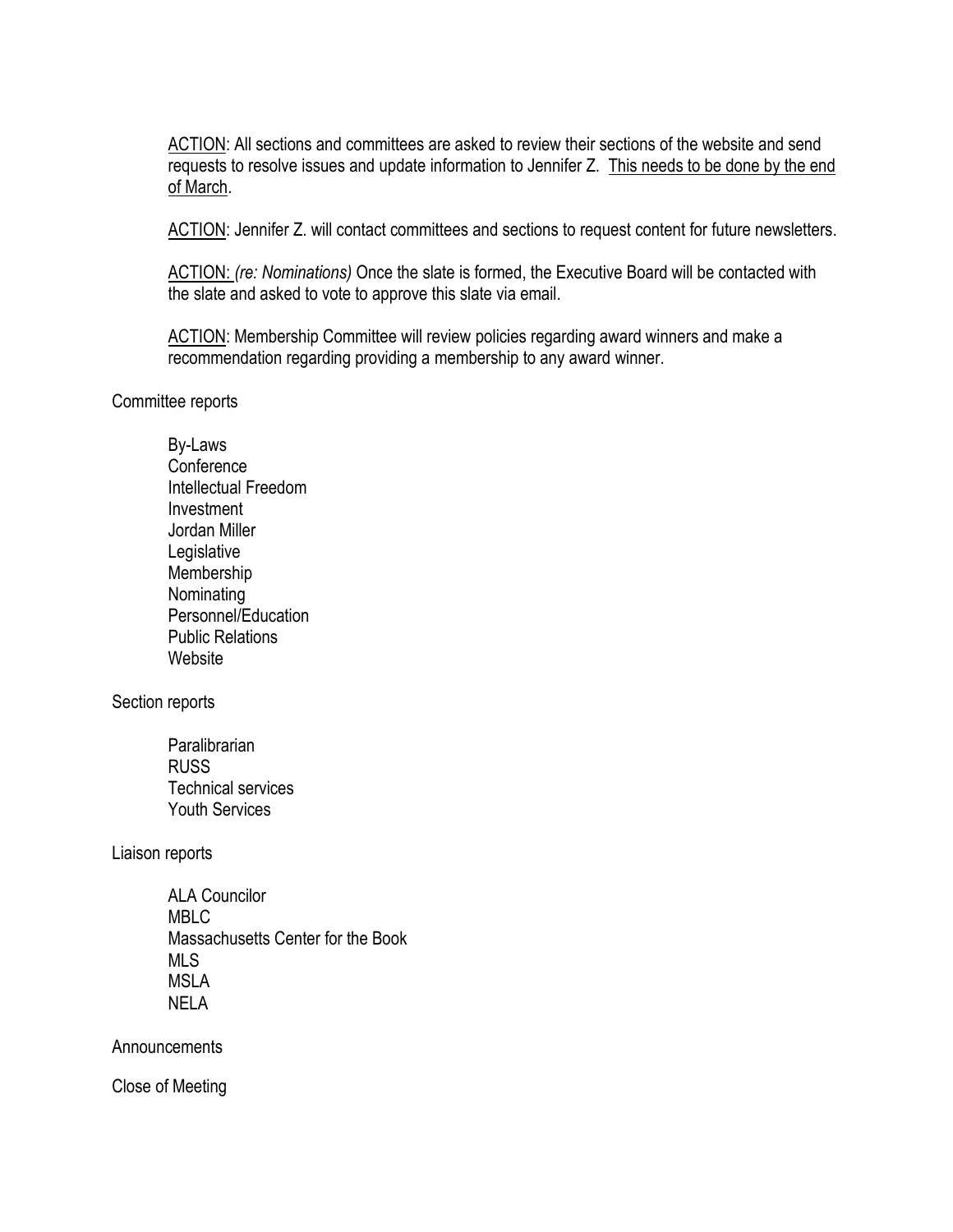# **MLA Membership Committee Report 4/14/2017**

- We are alerting speakers/shepherds to discuss MLA opportunities of interest based on session topics
- Table cards/tents about MLA & available committees (how to participate) to be printed
- MLA Mentoring/Buddy Program spoke with Laura B. and we will work together to get information to the new people.
- Meetup on Monday of conference at Port of Call working on getting a gift certificate to add to a raffle at conference
	- Monday Trivia will have table for people new to MLA
- Afternoon Break in the Exhibit Hall will have a table, personed with membership committee

#### **Meet & Greet**

We had a meet & greet on March 1st at the New World Tavern, Plymouth. We had 14 attendees and a good time!

Pending Tasks:

- Get general list of where one's membership \$ goes (Laurie)
- Get Nora to host a Meet & Greet in Western, MA Kathy
- Promote MLA CafePress store (Laurie) decided to table this because I've tried in the past and the effort is wasted. Maybe next year will try again.
- Exhibit Hall get brochures and committee members to station the MLA booth & promote membership
	- Give out candy & MLA info
	- Have questions to find their interests
	- free membership raffle approved by board
	- Pricing Taskforce Membership Pricing will discuss with pricing taskforce
		- 1st time membership fee \$25 (student or unemployed is \$20. Do we need to match?)
			- Lapsed 5 years rejoin for \$25

#### Institutional Benefits - to be discussed at a future date

#### Get away from MLA is just conference

Offer more things throughout the year: meet and greets, use retirees to offer small workshops to keep them engaged in library community

Newsletter quarterly/seek short articles from membership/retirees to beef up message about professional/personal development.

Partner with MLS workshop offerings about Personal/professional development

Submitted by Laurie Lessner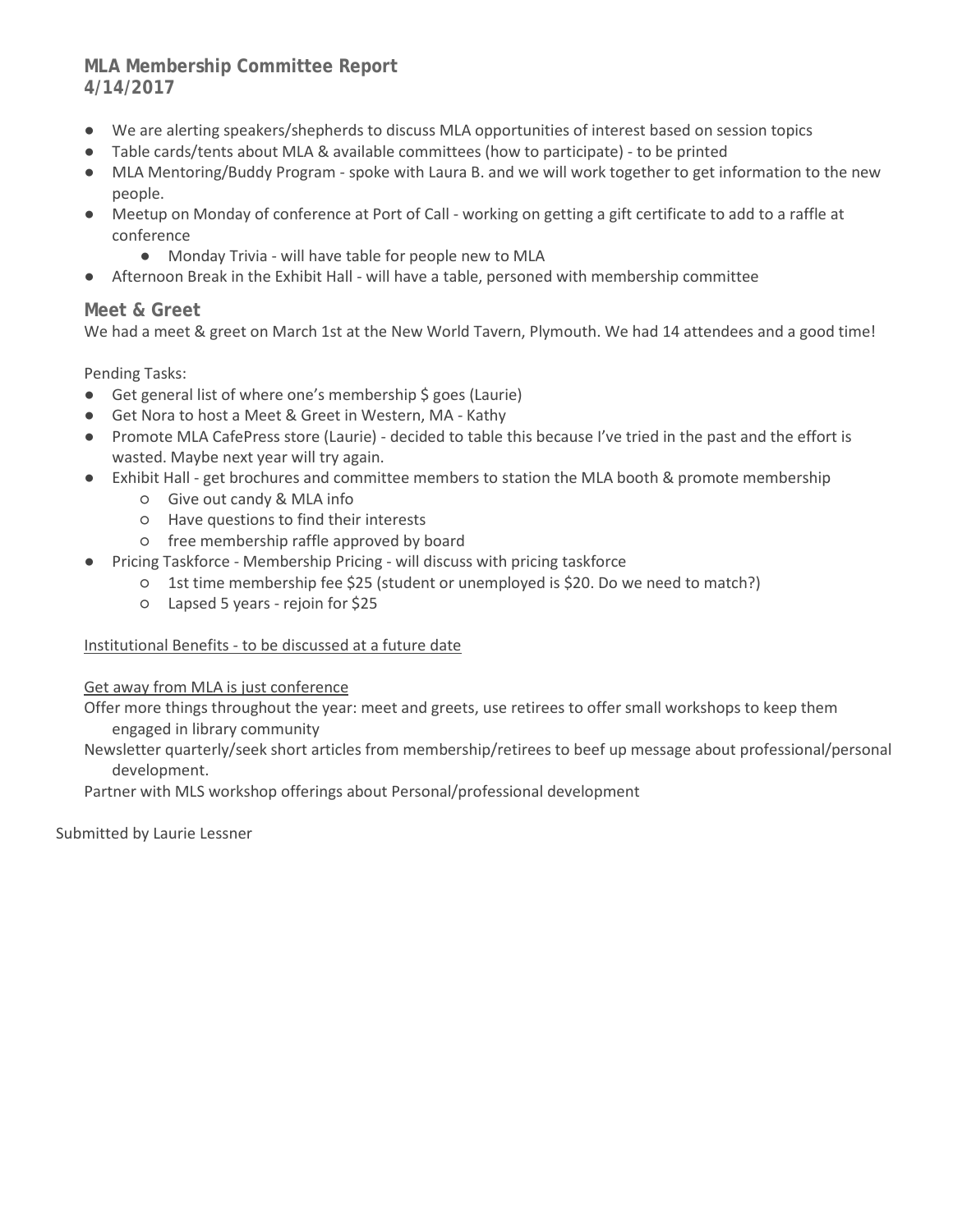#### MLA Paralibrarian Section Report

#### April 14, 2017

The Paralibrarian Section met via Skype March 16th. The virtual meeting format eliminates travel for Section members, and means we easily have a quorum, and cover everything on a packed agenda.

- 7 PARA Certificates will be conferred at the MLA Conference.
- We received many nominations for the Paralibrarian Awards (Outstanding Library Support Staff and Paralibrarian Advocate); so far there are three entries for the video format Book Cart Drill Team competition and DEMCO is once again a generous Silver level sponsor with \$350 cash, \$500 in gift certificates for the winners, and logo stickers for the carts. The Section will donate a letterboxing basket for the raffle.
- Gerry Deyermond is working with the Capira Rep to develop online voting capability through the Conference app, they have not been responsive and she will work with Lori Lessner to follow up.
- Karen Horn, Chair Career Development subcommittee, will be presenting a program titled "Professional Development and Continuing Education/Self-Directed Bite-Sized Learning" at the RILA (Rhode Island) library conference on June  $1<sup>st</sup>$ .
- Gerry, Joyce Senior and Anna McGrath moderated a PARA Certification Roundtable at Dracut PL, with 10 people attending and interested in applying for certification for 2018.
- The article Gerry and Allison wrote titled "What Paralibrarians Wish Their Directors Knew" for the librarydirector.org newsletter was distributed to MLA eboard members by Alex Lent and is reproduced in the spring issue of ALA *Associates*.
- March issue of Section newsletter *Fast! Forward!* was distributed (Anna McGrath, Hermayne Gordon)

Respectfully submitted, Allison Sloan, Chair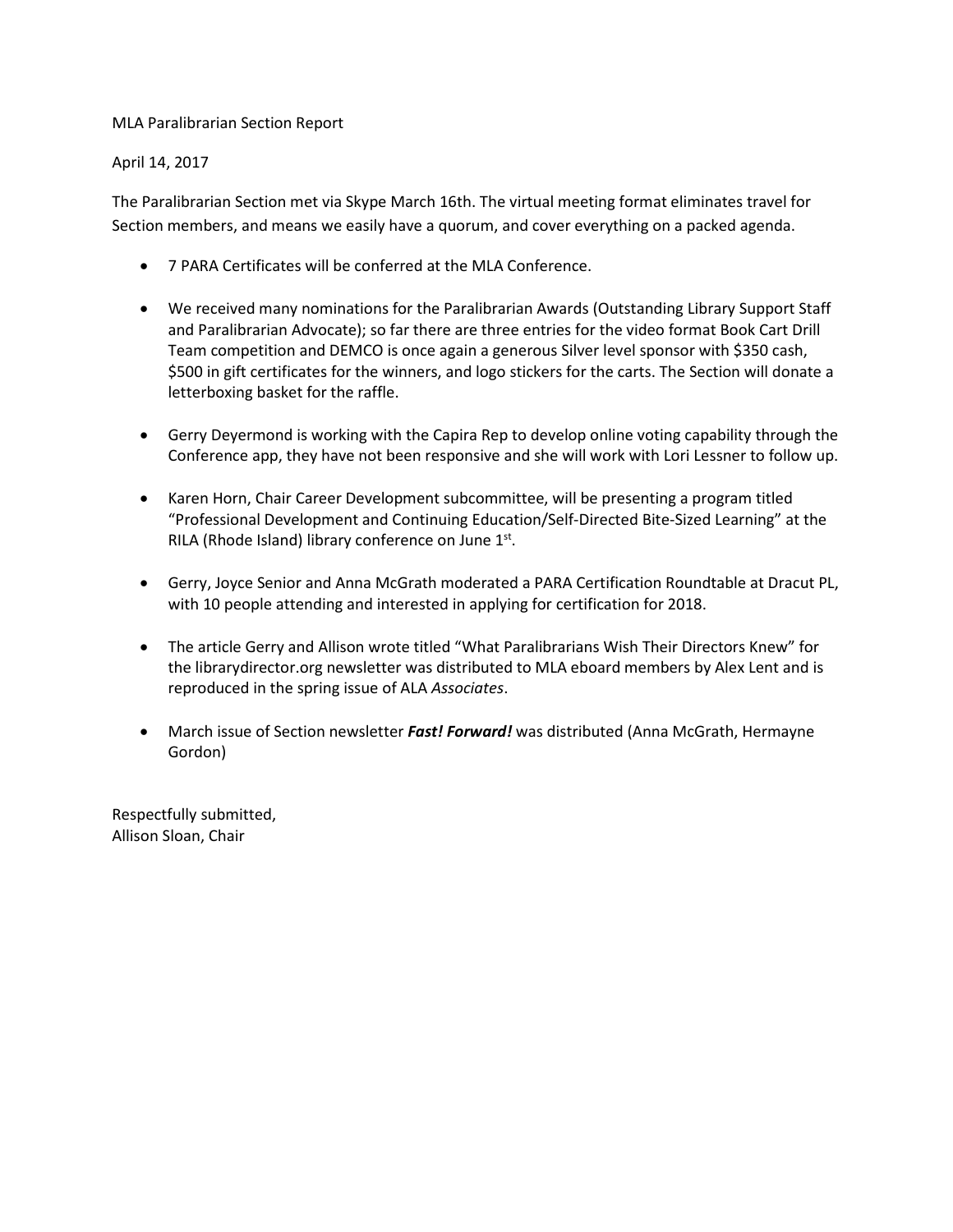#### Public Relations Committee Report

#### April 2017

The PR Committee met on September 8 and is working on the following projects during 2016-2017.

• PR Awards! Judges met March 22 and 23 at the Lakeville Public Library and evaluated over 50 entries. This was a lighter showing than usual for the PR awards, where we usually issue over 60 awards.

Next steps are to notify people who will receive awards, encouraging them to come to the Awards Gala.

- Jocelyn Tavares put together several pieces of publicity promoting Conference and some of its programs.
- The committee will meet this month to finalize gala plans and raffle baskets.
- Jocelyn and I have been attending MBLC's PR Committee regularly, promoting their initiatives on MLA FB and Fan Page.

Respectfully submitted,

Nancy Sheehan

Public Relations Committee Co-Chair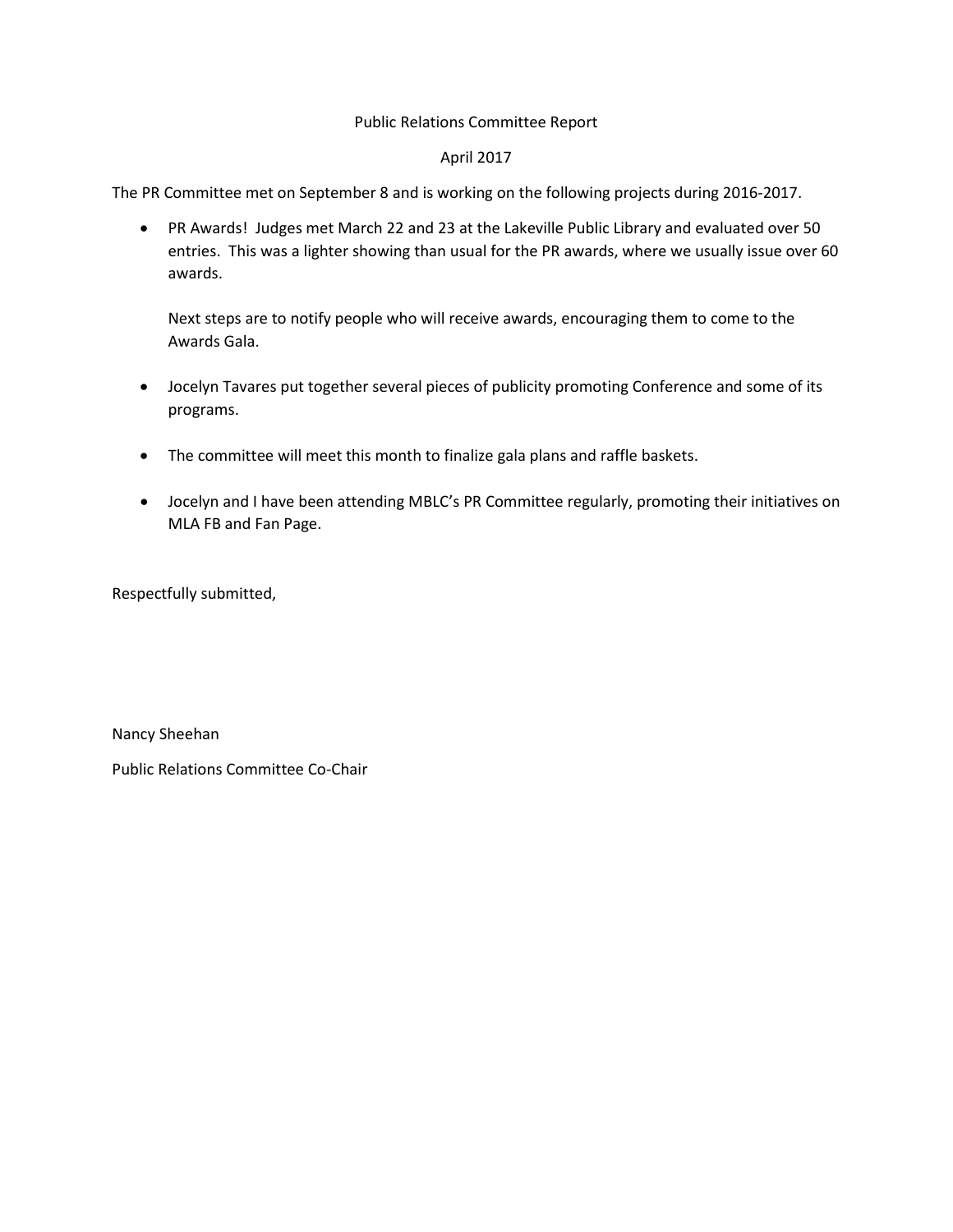# **MLA – President's Report April 2017**

Since we last met, I have been quite busy. In preparation for our upcoming conference, I have signed several speaker agreement forms, and reviewed and signed seven new Para certificates. I've briefly touched base with Esmé Green regarding speaking at the opening session, and with Debby Conrad regarding the ribbon cutting ceremony for the Exhibit Hall.

I have corresponded with members and followed up on several different concerns that were brought to my attention regarding updates to the website. In addition, I have taken the comments collected from Administrative Board members and compiled them into an annual review of our Association Manager. The Board will be meeting again after our Executive Board meeting for the sole purpose of completing the review so that we can meet with Jen after conference. After conference, we will begin our review of the Conference Manager, in conjunction with the Conference Co-Chairs.

I had both email and phone correspondence with our Archivist, Sunny Vandermark, who is retiring in June. Sunny was very helpful in providing me with some background on both the archives and the position. She also shared with Ellen Rainville and I her duties as archivist. Since no job description exists, Ellen and I will be working on a draft description for the next archivist. If you know of anyone that you think might be a good fit for this position, please let me know.

Ellen Rainville updated the MLA Administrative Calendar that she was kind enough to put together for the Executive and Administrative Boards. She was also kind enough to put together a Board Directory.

Greg Pronovitz from MLS and I received an email from Bernadette Rivard on March 21st, regarding the bus to Book Expo 2017. For a number of years a BEA has paid for (or subsidized) a bus for transportation for Massachusetts librarians. This year, Besty Perry, who has coordinated it for the past couple of years, is unable to attend and is looking for someone to take over the coordination of the BEA bus. According to Betsy, BEA pays a set amount (\$2500) and the coordinator calls transportation companies to find one to do the bus within the BEA budget. She asked Bernadette to take over the responsibility, but she doesn't feel that this should fall on any one librarian. I am looking for a couple of volunteers that might be interested in taking on this responsibility.

Nora Blake graciously shared with the Administrative Board, old treasurer and finance committee information. When Bernadette Rivard took over as Treasurer, Nora wrote up instructions for her. She has now passed those along to Jennifer Pike. These instructions, alone with the Administrative Calendar that Ellen Rainville has put together for us, will go a long way toward informing future Administrative and Executive Boards.

Thank you again to Ellen Rainville, who unearthed the old last edition of the MLA Handbook (2012). The Handbook is full of information that I wish I had when I started this journey as Vice-President last year. I am going to name a committee to work on updated the handbook for future Boards. This is just one way that we are working towards achieving our goal of straightening out MLA record keeping.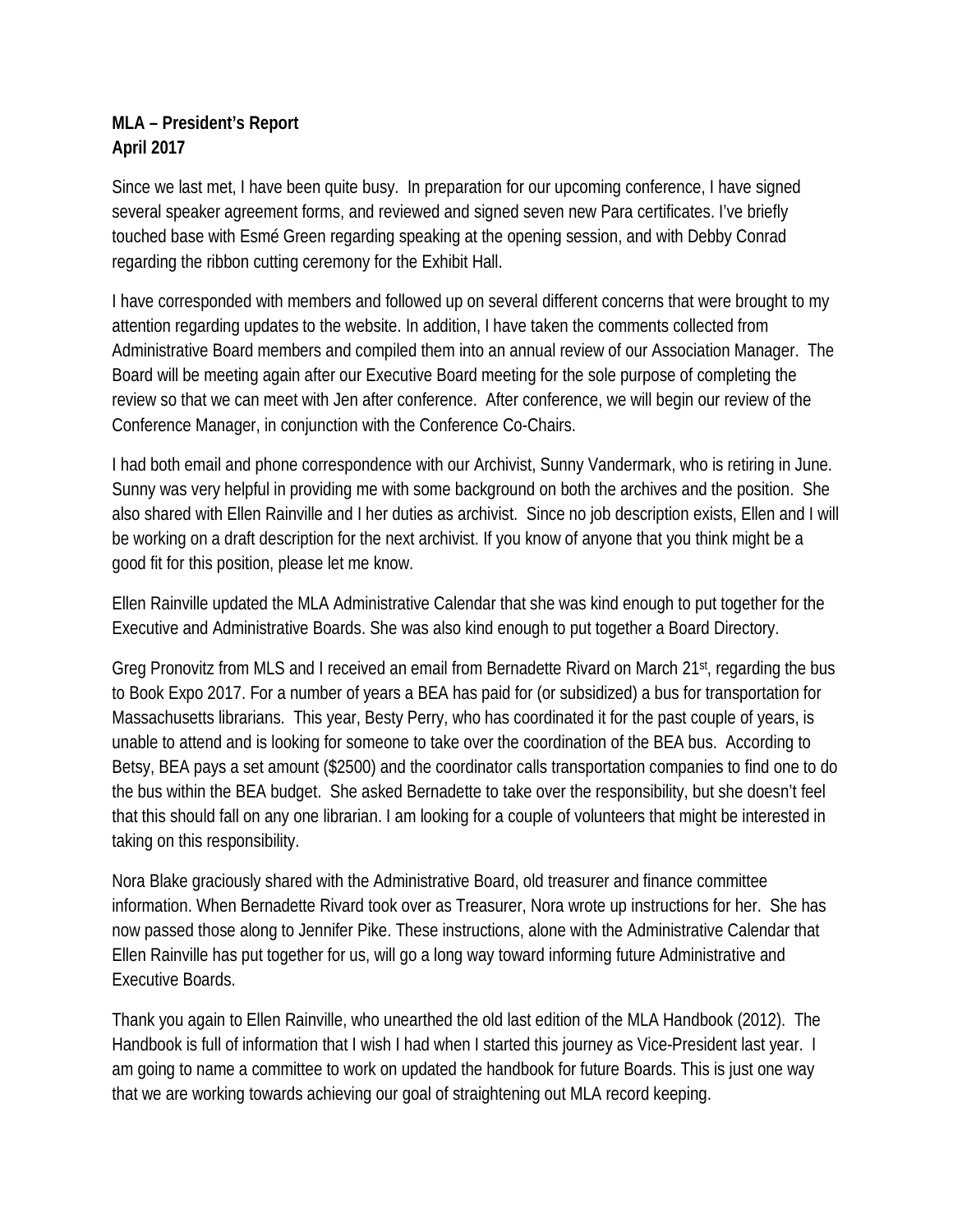On April 11<sup>th</sup>, I received an email from Ruth Urell who was having trouble using Wild Apricot to register the MBLC as a Platinum Member. Ruth had spent an hour and a half trying to get logged in to the website and to register the MBLC for this new level of membership. Jen Zolkos was asked to help. Hopefully, by the time you read this, the problem will have been solved.

Respectfully submitted,

Nanci Milone Hill, MLA President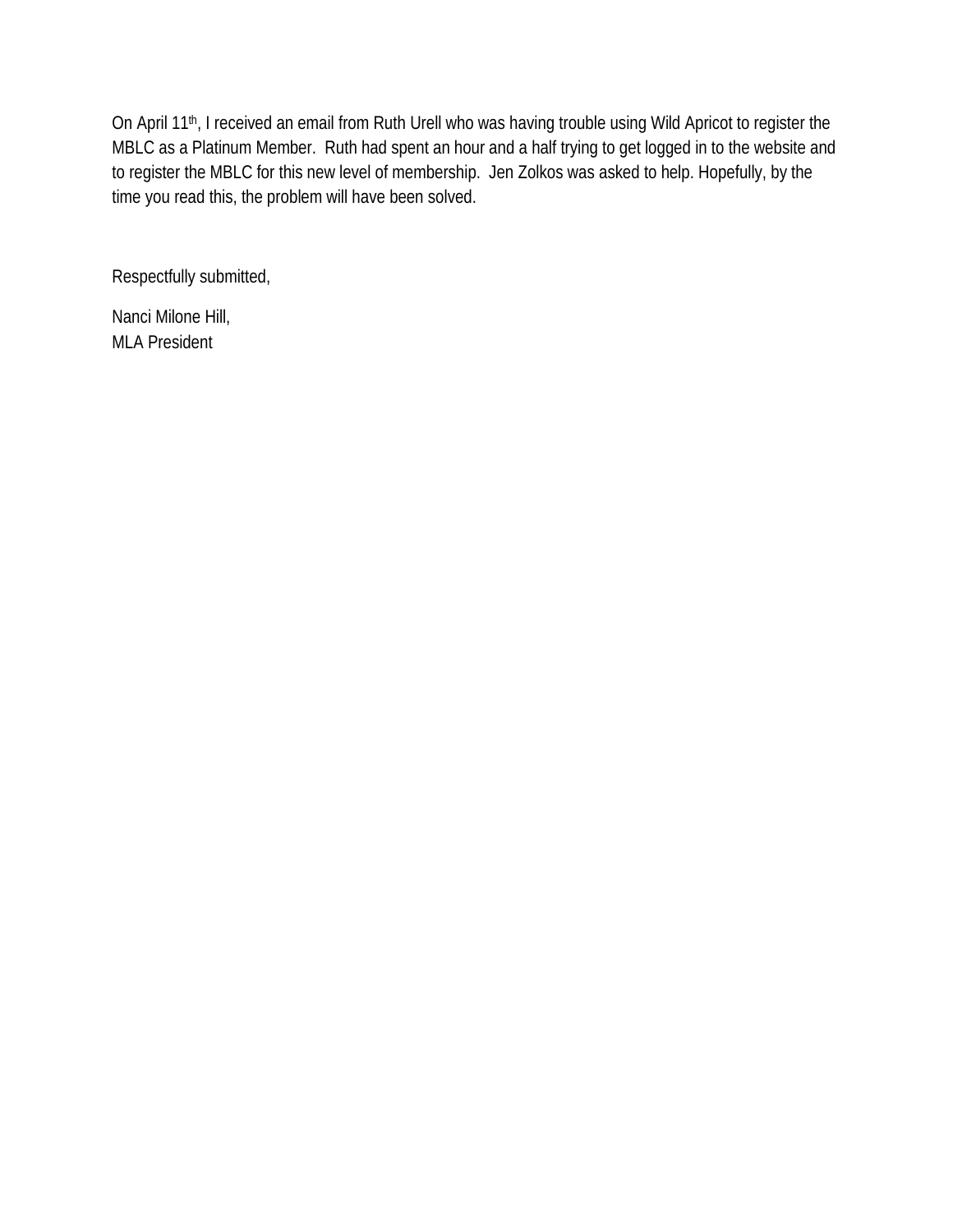

**Nora Blake <secretary@masslib.org>**

### **RUSS Report**

**Pingsheng Chen** <pchen@mywpl.org> Mon, Apr 10, 2017 at 1:05 PM To: Nora Blake <secretary@masslib.org>

Reference and User Services Section members met on March 23. Laura Bernheim on behalf of the section, has coordinated 7 programs for MLA conference in May. The members selected new leadership for the section: Laura Bernheim and Kristy Lockhart will be co-chairs. Paula Korstvedt will be Secretary. The section bylaws have been drafted and are under review to be finalized.

**From:** Nanci Milone‐Hill [mailto:nhill@dracutlibrary.org]

**Subject:** Call for Reports

Hi folks,

It's that time again. We are meeting next Friday, April 14th, at the Worcester Public Library from 10:00 am - 12:00 pm. If you have not yet sent your committee/section report to Nora, you should be doing it very soon. Please make sure that you get it to her no later than Wednesday, April 12th at noon.

Thank you -

Nanci

**Sent:** Thursday, April 6, 2017 3:59 PM

**To:** Nanci Milone‐Hill <nhill@dracutlibrary.org>; alent@minlib.net; Nora Blake <secretary@masslib.org>; Jennifer Pike <jpike@mywpl.org>; eric.poulin@simmons.edu; Green, Esme <GreenE@sudbury.ma.us>; Keane, Ellen (Ellen\_Keane@uml.edu) <Ellen\_Keane@uml.edu>; Danielle Savin <sup>&</sup>lt;dsavin@minlib.net>; Laurie Lessner <llessner@sailsinc.org>; CharloƩe Canelli <ccanelli@minlib.net>; Susan McAlister <smcalister@minlib.net>; Pam McCuen <sup>&</sup>lt;pmccuen@minlib.net>; Jacqueline Rafferty <jrafferty@ocln.org>; Diane Annunziato <dannunziato@mvlc.org>; Allison Sloan <sloan@noblenet.org>; kunderwood@mvlc.org; Nancy Sheehan <sheehan@noblenet.org>; Jocelyn Tavares <JTavares@sailsinc.org>; Erin Daly <edaly@cwmars.org>; ruth.urell@state.ma.us; Sondra Vandermark <svandermark7@gmail.com>; Ellen Rainville <erainville@westfordma.gov>; Carty, Dianne (BLC) <sup>&</sup>lt;dianne.carty@state.ma.us>; Gregory Pronevitz <greg@masslibsystem.org>; Kathy Lowe <klowe@maschoolibraries.org>; Krista McLeod <sup>&</sup>lt;kmcleod111@yahoo.com>; Sharon Shaloo, MCB <shaloo@massbook.org>; Jen Zolkos <manager@masslib.org>; Manuel Leite <mleite@sailsinc.org>; lfarrell@ocln.org; Pingsheng Chen <pchen@mywpublib.org<sup>&</sup>gt; **Cc:** Pingsheng Chen <pchen@mywpl.org>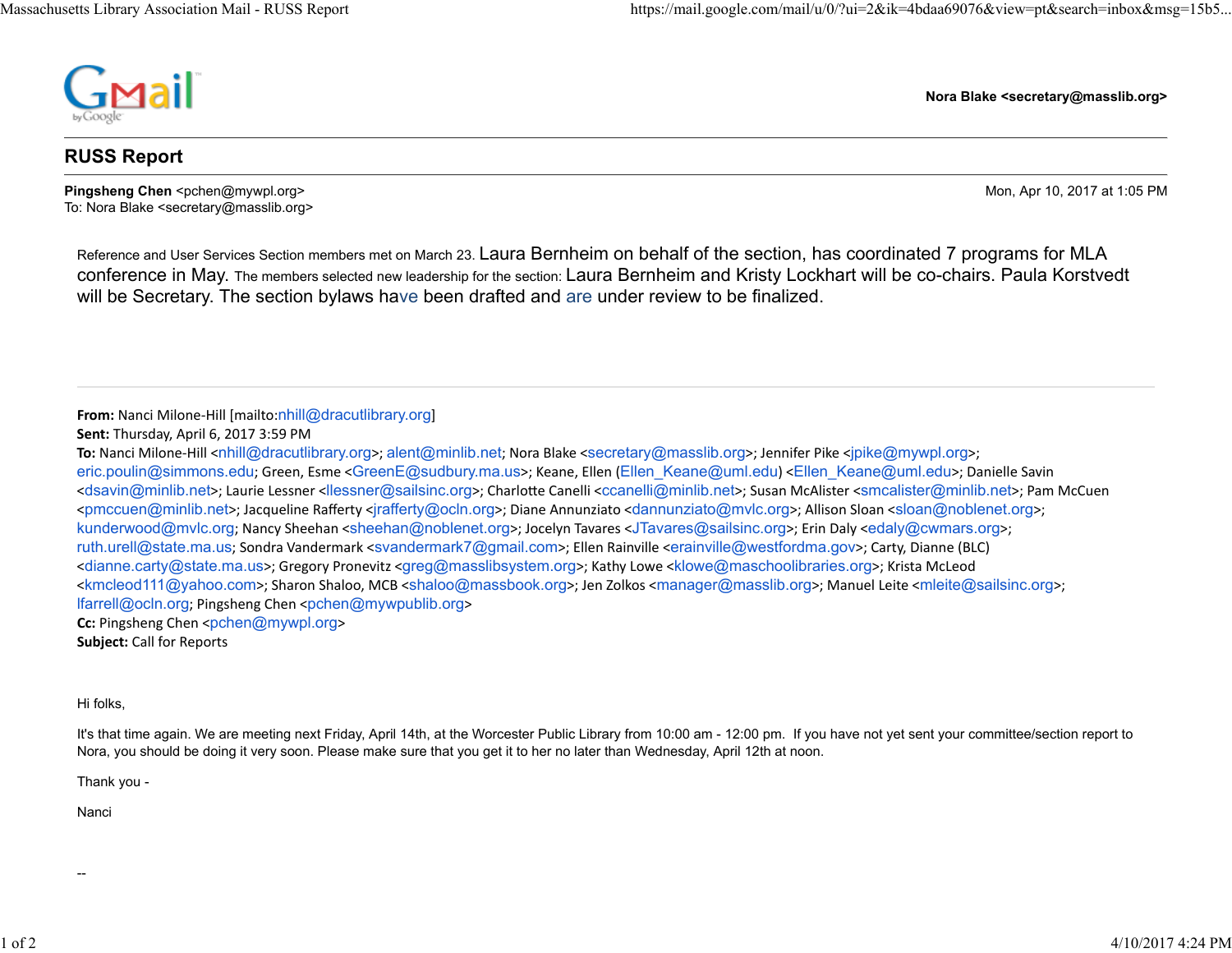Nanci Milone Hill Library Director M.G. Parker Memorial Library Dracut, MA 01826 nhill@dracutlibrary.org www.dracutlibrary.org

What is more important in a library than anything else - than everything else - is the fact that it exists. ~Archibald MacLeish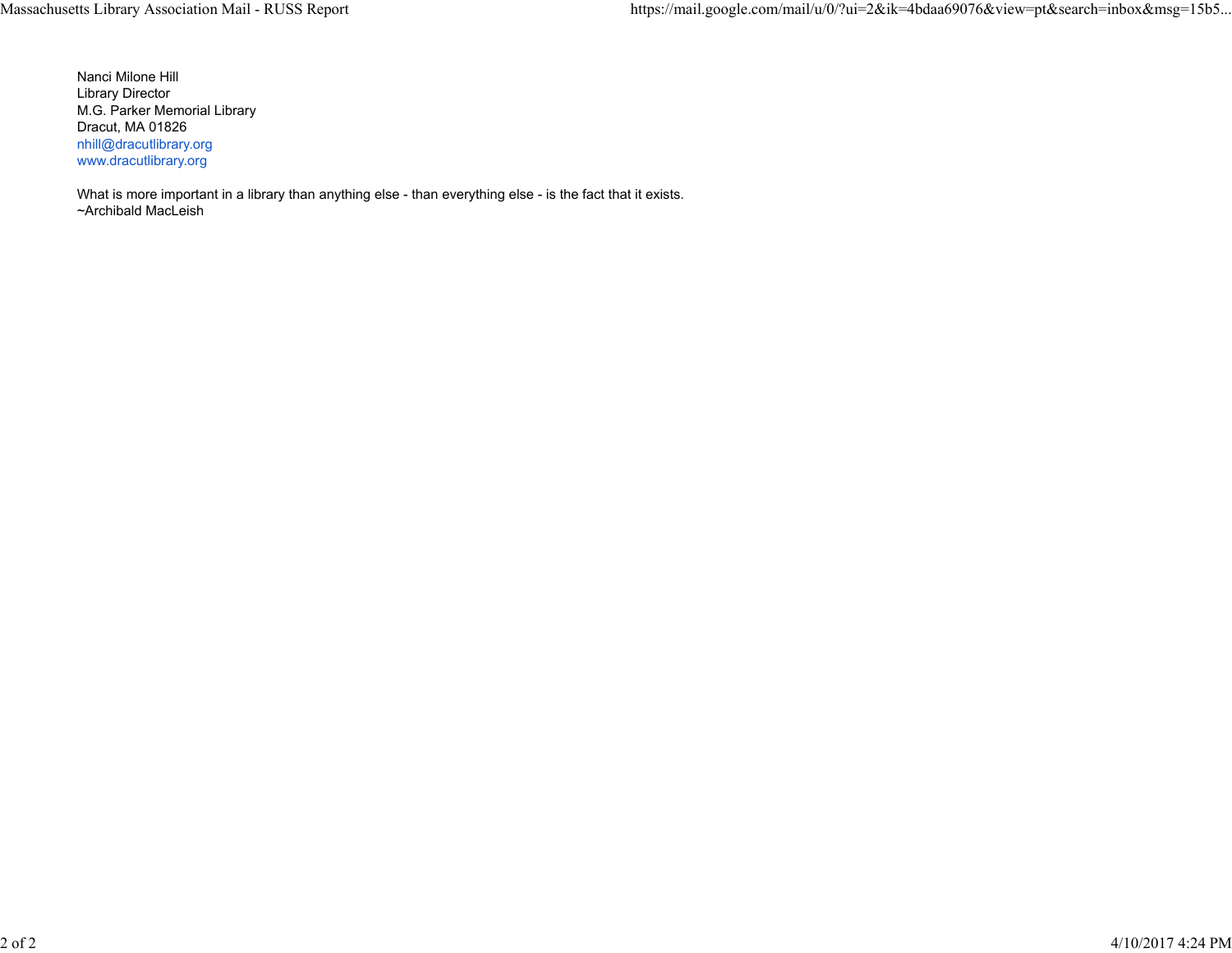Youth Services Section Report April 14, 2017

Youth Services Section held its fourth and final in-person meeting of the year at the Woods Memorial Library in Barre on March 16. Discussion included a final rundown of Conference programming, last-minute preparations for the Unconference event the following week, nominations for upcoming elections to the YSS board, and project ideas for next year.

A virtual board meeting will be held on April 27 via Google Hangouts. A virtual turnover meeting will be scheduled for June.



YSS Unconference took place at the Duxbury Free Library on March 23. Twenty-one Children's and Young Adult Librarians participated (of twenty-four registrants). Thirteen were MLA members and ten were non-members. Minus lunch expenses, this program netted about \$275 in profit. Our host library donated dessert and a \$25 Amazon gift card as a door prize.

We crowd-sourced discussion topics and together collaboratively created a six-session agenda.

- Reader's Advisory and Collection Development
- Storytime and Song Share
- Teen/Tween Issues
- Shareable Programming
- Navigating the Current Political Climate and Work/Life Balance (aka "We Are Cranky")
- Coming Together:
	- Debriefing, MLA membership/Conference "commercials," and evaluations

Each discussion was spirited, full, and enlightening for participants. It was clear that these 45 minute sessions were just the "tip of the iceberg," as each went over on time and I had to end each one to keep to our schedule. All of our immediate, in-person feedback was overwhelmingly positive, and the written evaluations we received echoed this. YSS is moving forward with tentative plans to repeat the program in Western Mass in the fall (early October, before NELA).

Respectfully submitted,

Larissa Farrell Chair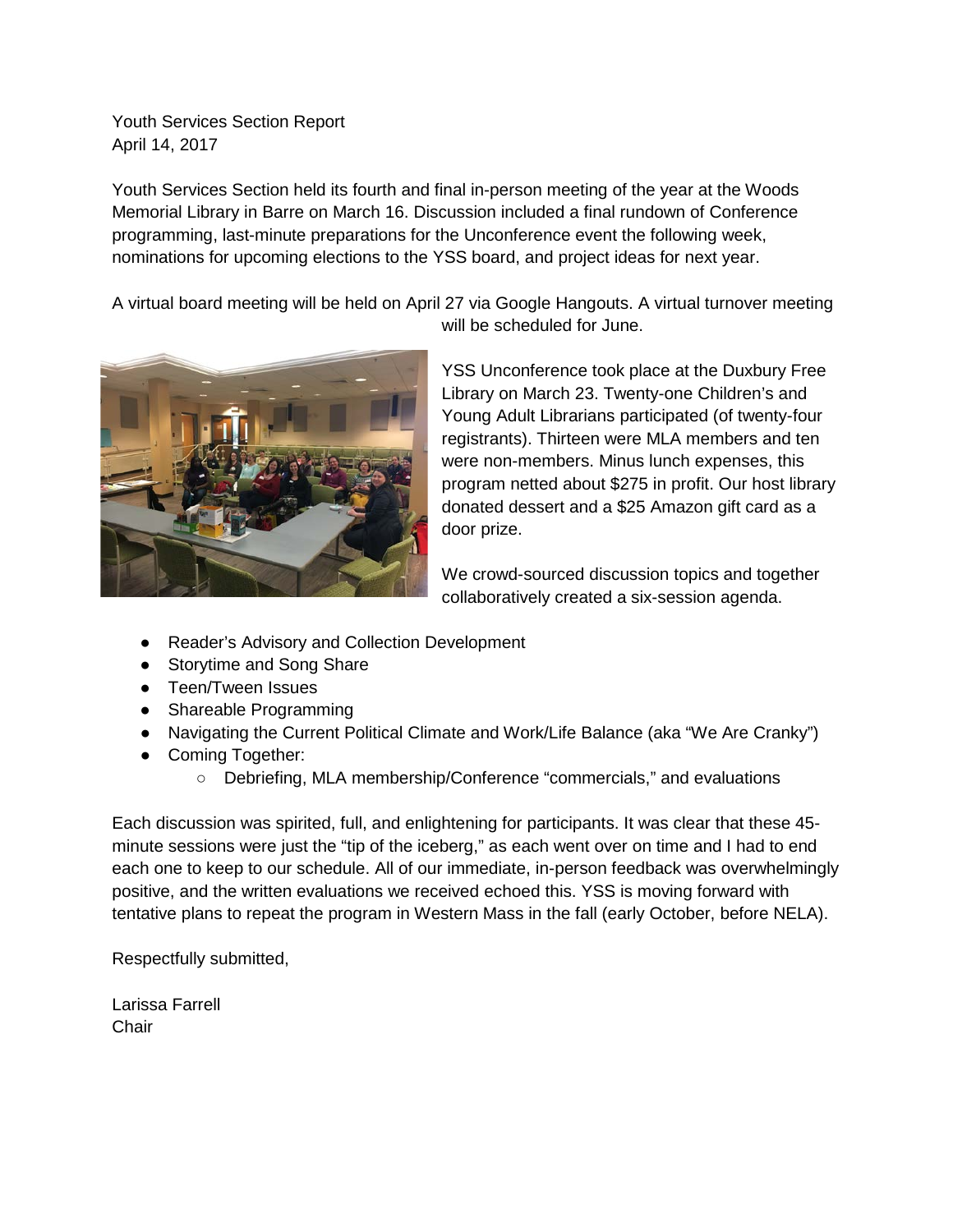### **NELA Representative Report**

### **MLA Executive Board**

Submitted April 11, 2017 for Meeting of April 14

# **NELA Activities**

The most recent NELA Executive Board Meeting was held (virtually) on March 30, 2017

NELA will be holding a Diversity Summit on Wednesday July 26 at Hadley Farms, Hadley, MA The topics will cover diversity and recruitment in libraries and library associations.

The NELA Annual Conference theme is "Recharge" and the conference will be held in Burlington VT October 22-24. This is a joint Conference with the VT. Library Association. Noted author Chris Bohjalian will be the Sunday evening dinner speaker, and Ken Moniz, author of The Mindful Librarian will keynote.

Applications are being accepted for NELLS 2017. Applications are due April 30. Visit the NELA website for the application.

Nominations are being sought for the Emerson Greenaway "Great Librarian" Award for 2017. If you have any suggestions for people you would like for MLA to nominate, please contact me if you would like assistance with the application.

Planning for the Academic Librarians Section second stand-alone conference has begun. The 2017 program theme is going to be about security in the library from online issues of authentication security to physical security on campus. The event will be on December 1 at University of Massachusetts Lowell.

# **State News**

The Connecticut Library Association (CLA) Annual Conference is May 4 & 5 at the Mystic Marriott. The theme is "Unchartered Waters - Navigating the Changing Tides in Librarianship."

The NHLA 2017 Spring Conference will be May  $4 \& 5$  in Portsmouth, NH. The keynote speakers will be Gene Ambaum of "Unshelved" and George Needham who co-hosts "Off the shelf" for WDLR-AM as well as running the Delaware (Ohio) County District Library.

A new event is being held in Vermont. The "Fairy Tale Festival" will take place on September 23 in Killington. The festival will educate the public about the great work of Vermont's public libraries. Participating Vermont libraries will choose a fairy tale and their corresponding tent will be decorated with their chosen theme; staff will be in character; games, crafts and other activities will be presented based on their chosen tale!

The 2017 Vermont Library Conference, "Let Your Voice Be Heard," will be Thursday, May 18 at the Killington Grand Resort and Hotel. It will be a low-cost unconference, a participant-driven program in which attendees choose the topics for discussion and become active participants in the conversation. New VLA officers will be elected.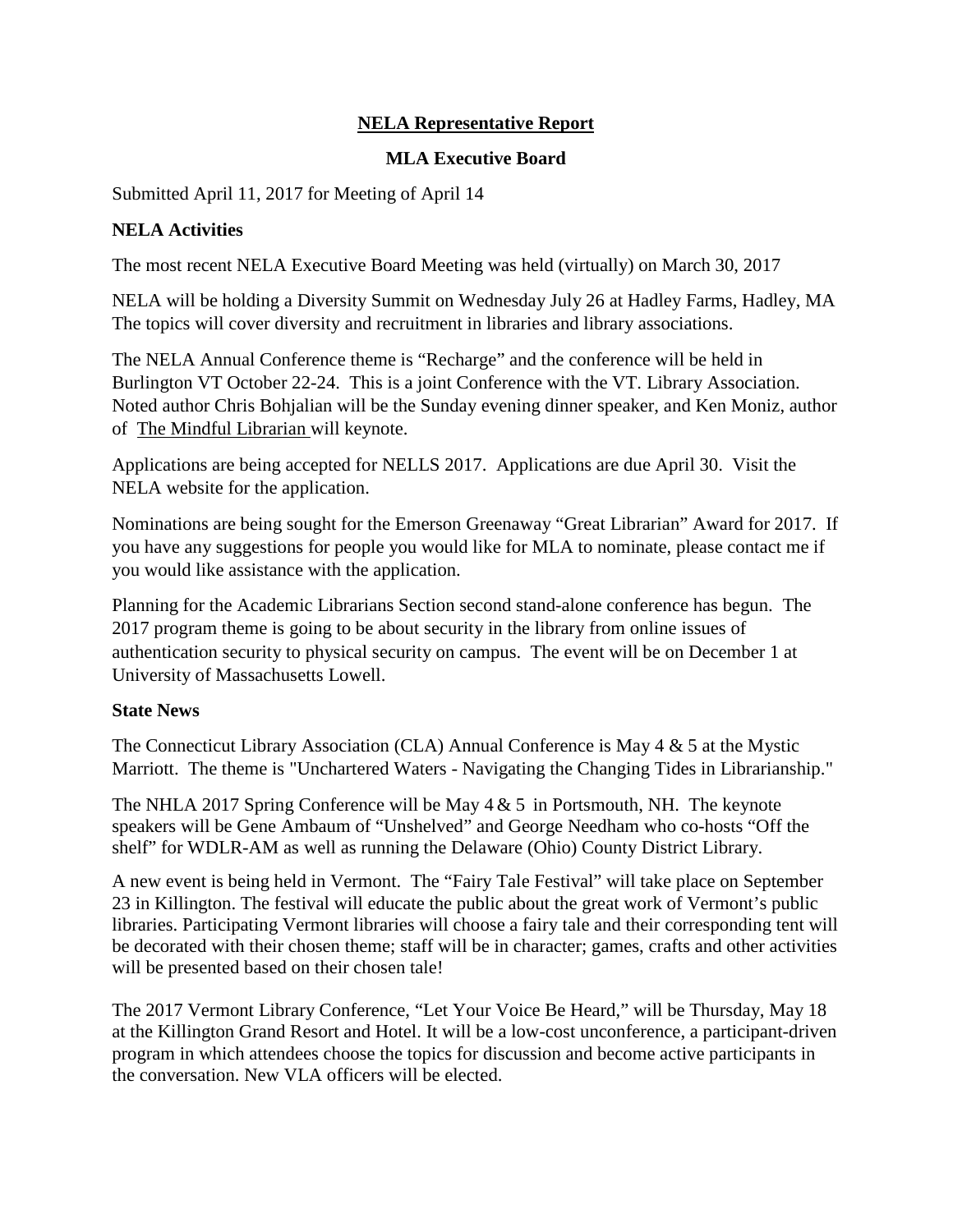# Intellectual Freedom/Social Responsibility Committee Report April 14, 2017

The IF/SRC met March 28<sup>th</sup>, 2017.

Final discussions were held regarding arrangements for the three Committee sponsored programs for MLA 2017 next month. The contents of the Committee's nautical themed raffle basket were agreed upon.

The plans for the Committee's stand alone one-day Conference in October are coming together.

- The title of the Conference is "Libraries in a Post-Truth World: Continuing the Conversation". (We thank Phillips Andover Academy for permission to riff off their original conference title, "Libraries in a Post-Truth World".)
- The Conference will take place on October 13, 2017, at the Tower Hill Botanic Garden in Boylston.
- We have secured two speakers and are waiting to hear from a third. The confirmed speakers are: Abigail Slater, Vice President , Legal and Regulatory Policy, The Internet Association and Shawn T. McIntosh, PhD., Assistant Professor of English/Communications, Massachusetts College of Liberal Arts.
- The Conference will look at "The Right to Be Forgotten"; laws in the EU and how they will impact the US, future legislation, the dangers of being used to "change history"; journalism's perspective; and the role of educators and librarians in relation to these issues.
- We can accommodate 100 subscribers.
- The cost will be \$45./person, including lunch.

The Committee is putting together plans to kick off the PR for this Conference at MLA 2017 in May.

The Committee is updating its page on the MLA website. Content will be submitted this week.

There was discussion about attrition in Committee membership since the merging of the Intellectual Freedom Committee and the Social Responsibility Round Table. While it made sense to merge both due to overlapping issues of concern, some members are not comfortable with the more political aspects of Intellectual Freedom. They also feel that Social Responsibilities work suffers due to the more emergent issues of IF. Further examination and discussion is warranted.